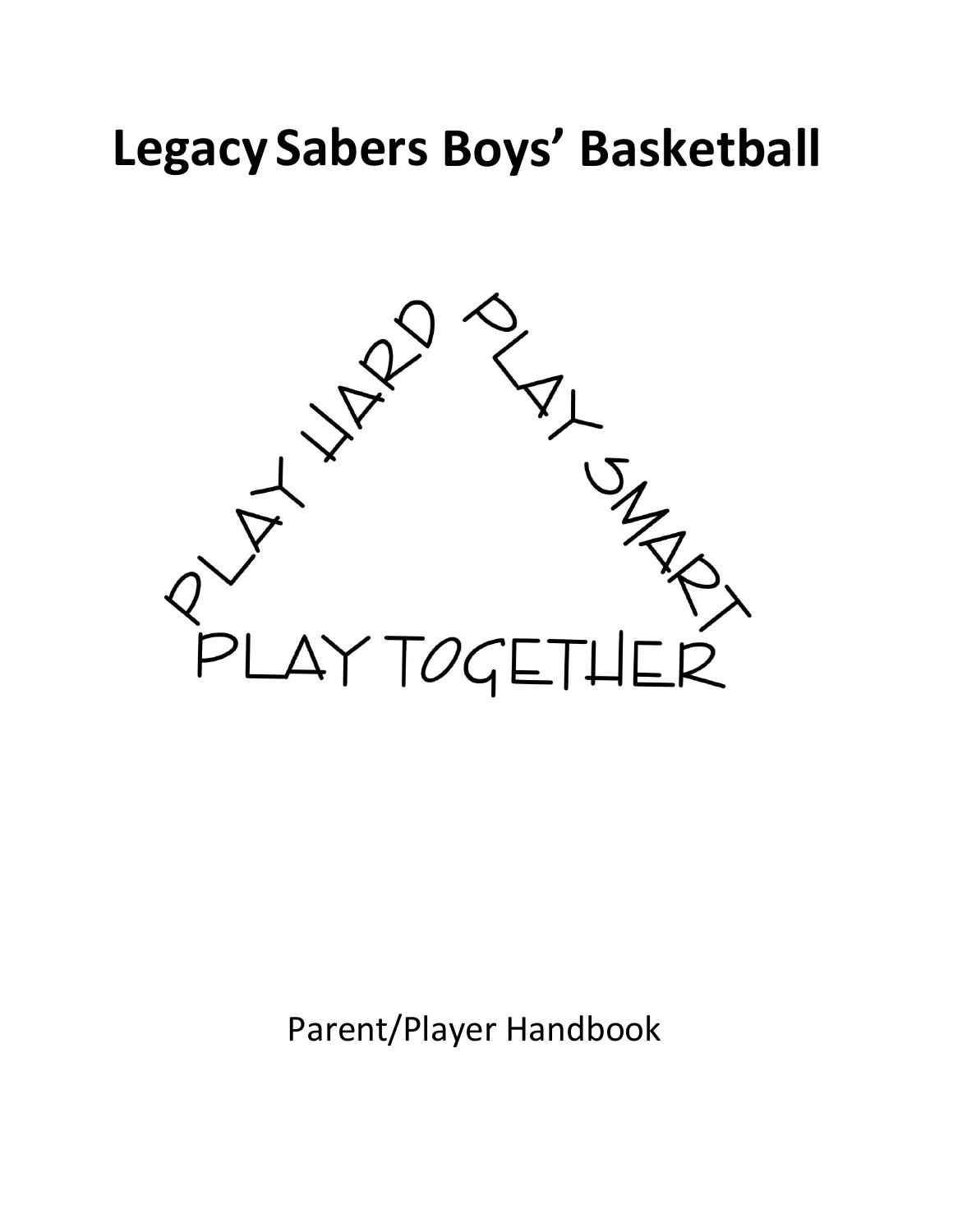## **Table of Contents**

## Contents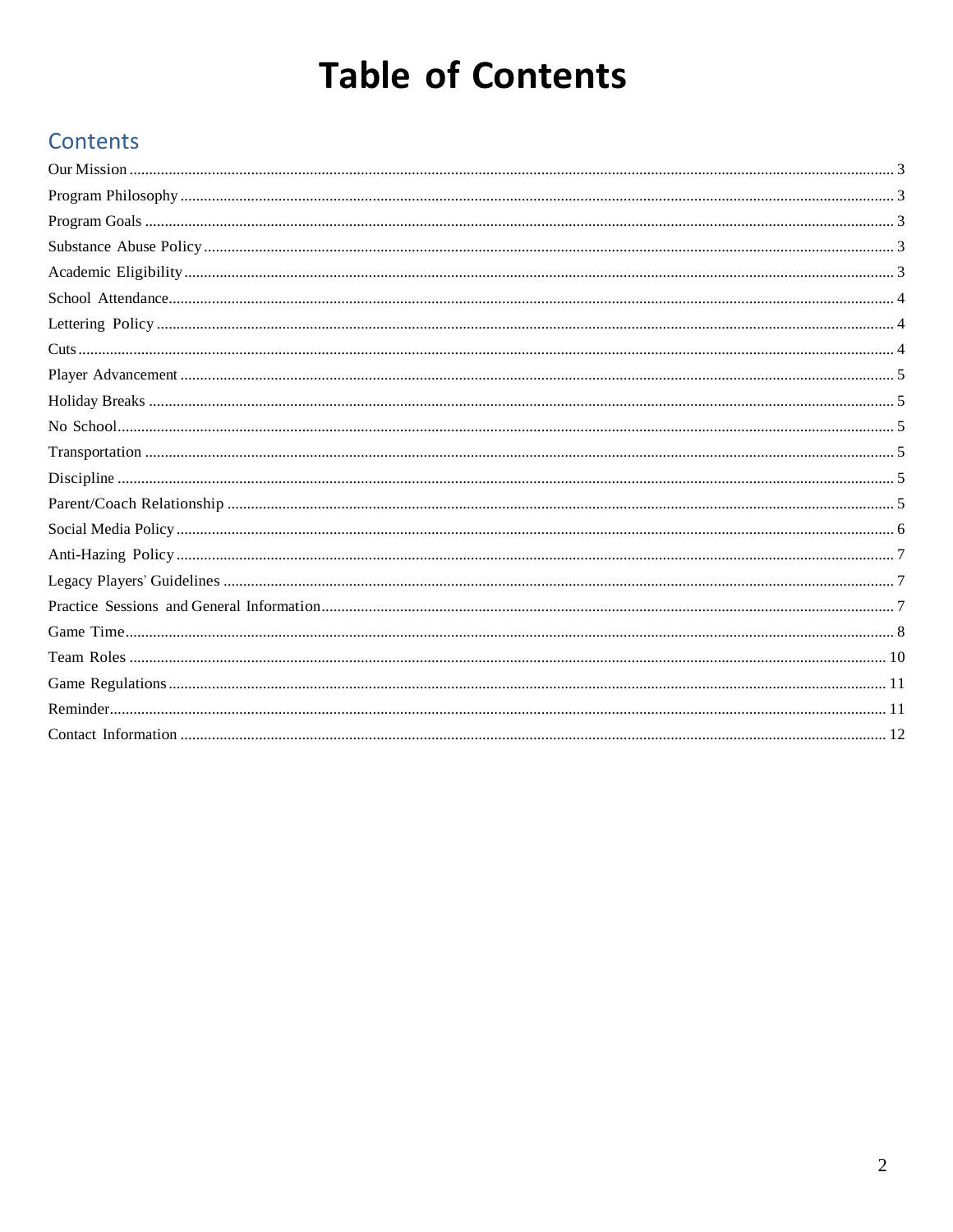## <span id="page-2-0"></span>**Our Mission**

All of us involved in the Legacy High School basketball program are committed to success on the court. In the process of achieving that parameter of success, we also acknowledge that the world outside the gymnasium is where true success and fulfillment can be found.

### <span id="page-2-1"></span>**Program Philosophy**

In reaching our goals we turn to the three legs of our "Success Triangle":

**PLAYING HARD** means we are competitors without equal. We, as players and coaches, are striving to make sure that no one prepares more thoroughly or works more diligently to become a successfulteam than us. It also means giving our all in being students and employees of Legacy.

**PLAYING SMART** means being a player or coach who is prepared for practice and games, who understands what is needed to be successful, and is willing to do what it takes to achieve our goal. Our team will be execute all phases ofthe game at all times.

**PLAYING TOGETHER** means accepting our teammates and coaches as they are and molding ourselves to do whatever we can to make US successful. As a group, we are also remembering to enjoy each other and have fun while we participate in this great game. In our off-the-court lives, it means contributing our time to others, to good and worthwhile causes, and to the welfare of our families and loved ones.

## <span id="page-2-2"></span>**Program Goals**

- 1. To maintain a team 3.0 GPA.
- 2. To become better students, athletes, and citizens.
- 3. To improve individual player skills each year.
- 4. To support each and every player in our program (K-12).

## <span id="page-2-3"></span>**Substance Abuse Policy**

Use or possession oftobacco, alcohol, and other harmful substances, and illegal use or possession of narcotics or habit-forming drugs is prohibited. It is the policy of the Legacy High School Boys Basketball program that if there is an infraction the athlete will be suspended according to district policy.

Student-athletes who commit an in-season violation of the NDHSAA drug-alcohol/tobacco rule will not be eligible to receive a letter in that sport. The term "in-season" will be defined as the first eligible practice date through the completion ofthe season up to and including the date ofthe team banquet.

## <span id="page-2-4"></span>**Academic Eligibility**

**Senior High:** If participants have not earned credits in four academic subjects the previous semester, they will be ineligible to participate for four weeks. During the semester, passing grades must be maintained on a weekly basis in at least four academic subjects or they will be ineligible the following week.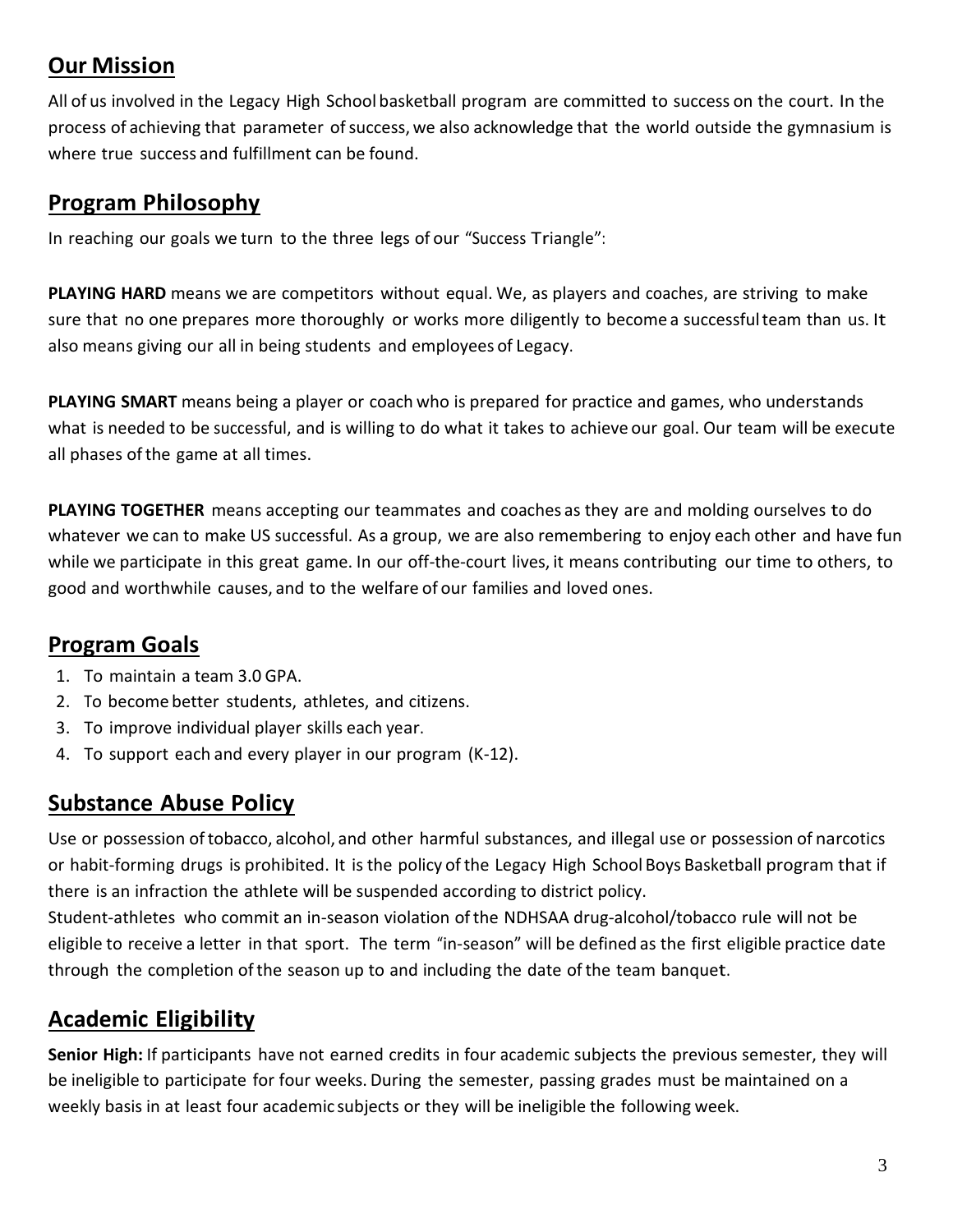**Middle School:** Participants must be passing all subjects, on a weekly basis, in order to participate in school activities that involve other schools regardless of the team/group that the student is a member (i.e.; 7th, 8th, or high school team/group).

#### <span id="page-3-0"></span>**School Attendance**

Generally, a student must be in school on the day of an activity in order to participate in that activity. Exceptions for unusual circumstances may be made by the principal.

#### <span id="page-3-1"></span>**Lettering Policy**

- 1. Attendance at all practices and games (injured players must still be in attendance).
- 2. Be an active member of the program. Help at camps and attend sub-varsity games.
- 3. Participate in 6 halves of varsity play. Dressing for the tournament doesn't guarantee a letter.
- 4. You cannot be found guilty of a NDHSAA violation from the first day of practice until the team banquet at the end of the season.
- 5. Your academics must be in good standing.
- 6. Athletes must uphold the standards set forth by the Legacy Public School District, the city of Legacy, their family, the team, the coaching staff, and themselves.
- 7. Participation in team activities not listed above. This includes team dinners, team meetings, etc.
- 8. All other decisions are within the discretion of the coaching staff.

#### <span id="page-3-2"></span>**Cuts**

- 1. Athletes are given a 3 day minimum tryout.
- 2. Cuts may continue throughout the season if they become necessary.
- 3. Players are also evaluated on their off-season commitment to the program.
- 4. We will choose the players that make the best team, not necessarily the best players.

24. Work ethic 25. Footwork

27. Coachability

5. Anyone who tries out and does not make the team can remain with the squad as a student coach/manager.

26. Ability to get along with teammates

#### **Players will be evaluated on the following:**

- 1. Basketball instinct 15. Physical condition
- 2. Attention to details 16. Selflessness
- 3. Ability to follow instructions 17. Dribbling ability
- 4. Alertness 18. Passing ability
- 5. Aggressiveness 19. Catching ability
- 6. Individual defensive ability 20. Quickness
- 7. Team defensive ability 21. Straightaway speed
- 8. Individual offensive ability 22. Hustle
- 9. Team offensive ability 23. Leaping ability
- 10. Rebounding ability
- 11. Shooting ability
- 12. Shot selection
- 13. Ability to penetrate
- 14. Desire for the game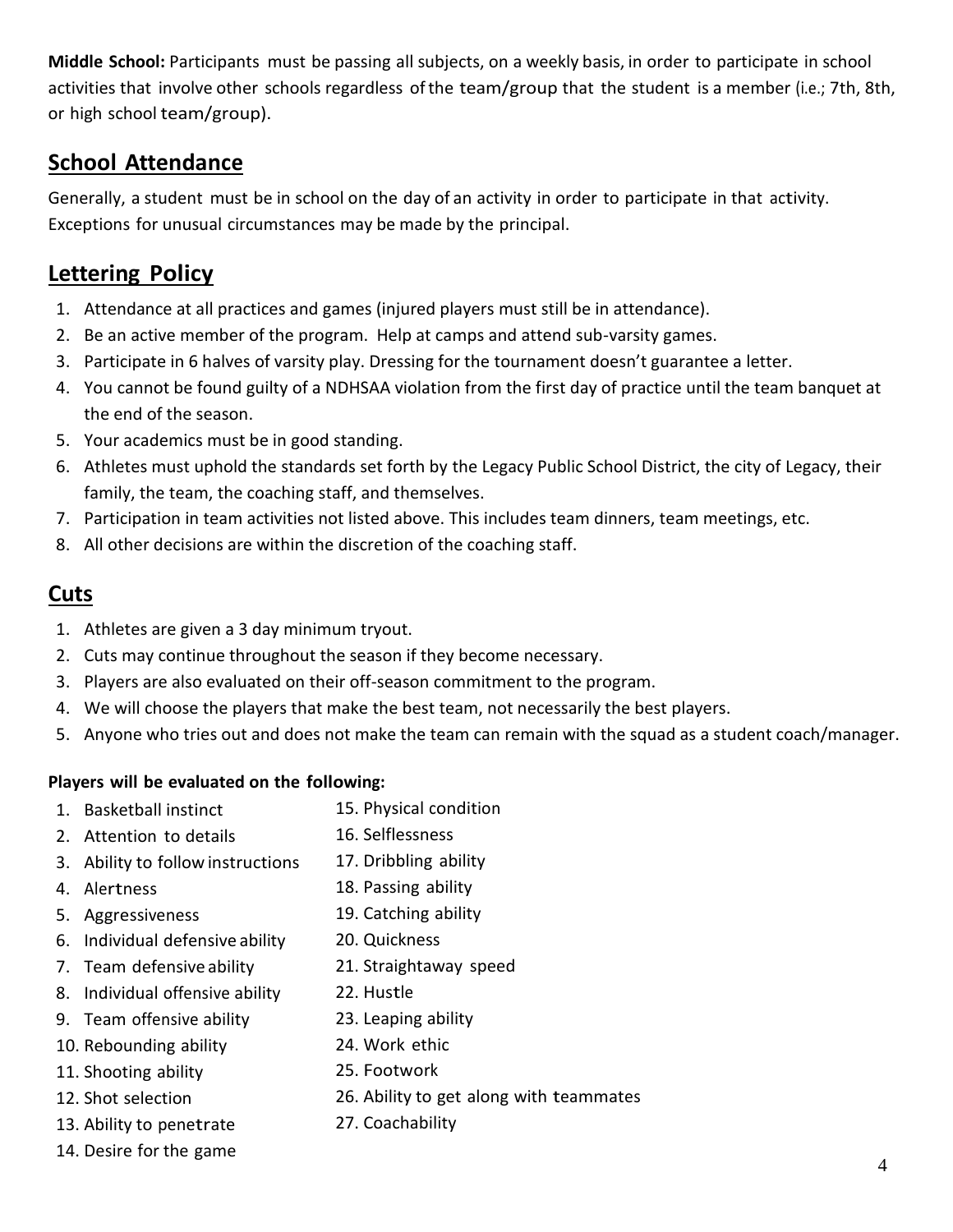## <span id="page-4-0"></span>**Player Advancement**

If a player (9-12) is performing well enough to be successful at a higher level, they will advance.

## <span id="page-4-1"></span>**Holiday Breaks**

On holiday breaks, players are expected to practice periodically on their own initiative. It's important to stay in shape, so some exercise is also expected. In addition to player-scheduled practices, the coaching staff will schedule practices periodically during breaks and all players are expected to be present. Players needing to be gone for the holiday or family vacations must be approved at the discretion ofthe head coach. Remember, coaches give up their holiday and family time to work with you.

## <span id="page-4-2"></span>**No School**

If school is cancelled due to bad weather, all activities may also be cancelled. This is a decision that will be made with the safety ofthe athlete in mind. The coach of your son's team will notify you or your son ifthere is a cancellation. We will do so through school announcements, e-mail, phone calls, or a calling tree. If school is dismissed early due to bad weather, there will be no practice. In the event that bad weather is not the cause of in school cancellation, practices will be scheduled accordingly at the discretion ofthe head coach & athletic director.

## <span id="page-4-3"></span>**Transportation**

All players and managers are required to ride to and from games on the team bus or school van. Part of being a team member is riding to and from athletic contests together on the bus together. If a player or manager needs to ride home with his parents following a game, that athlete and parent will need to sign the release form available from the coaching staff.

## <span id="page-4-4"></span>**Discipline**

Athletes playing for the Legacy Boys' Basketball Program will conduct themselves in an appropriate manner. Stealing, fighting, and other prohibited activities, whether in or out ofschool, will not be tolerated. Any player found in violation ofthis will either be suspended or removed from the team. Players can be removed from practice for behavior detrimental to the team. Should this happen three times or more, the Athletic Director will be notified and the player could be suspended or removed from the team.

## <span id="page-4-5"></span>**Parent/Coach Relationship**

Both parenting and coaching can be very difficult. By establishing an understanding between coaches and parents, both are better able to accept the actions ofthe others and provide a more positive experience for everyone. Parents have the right to know, and understand the expectations placed on them and their child. All violations of the communication policy will be reported to administration.

**Rule #1: All players will communicate their concerns with their coach before a parent does.** Our players are old enough to start to learn how to handle their own problems and are expected to do so with us.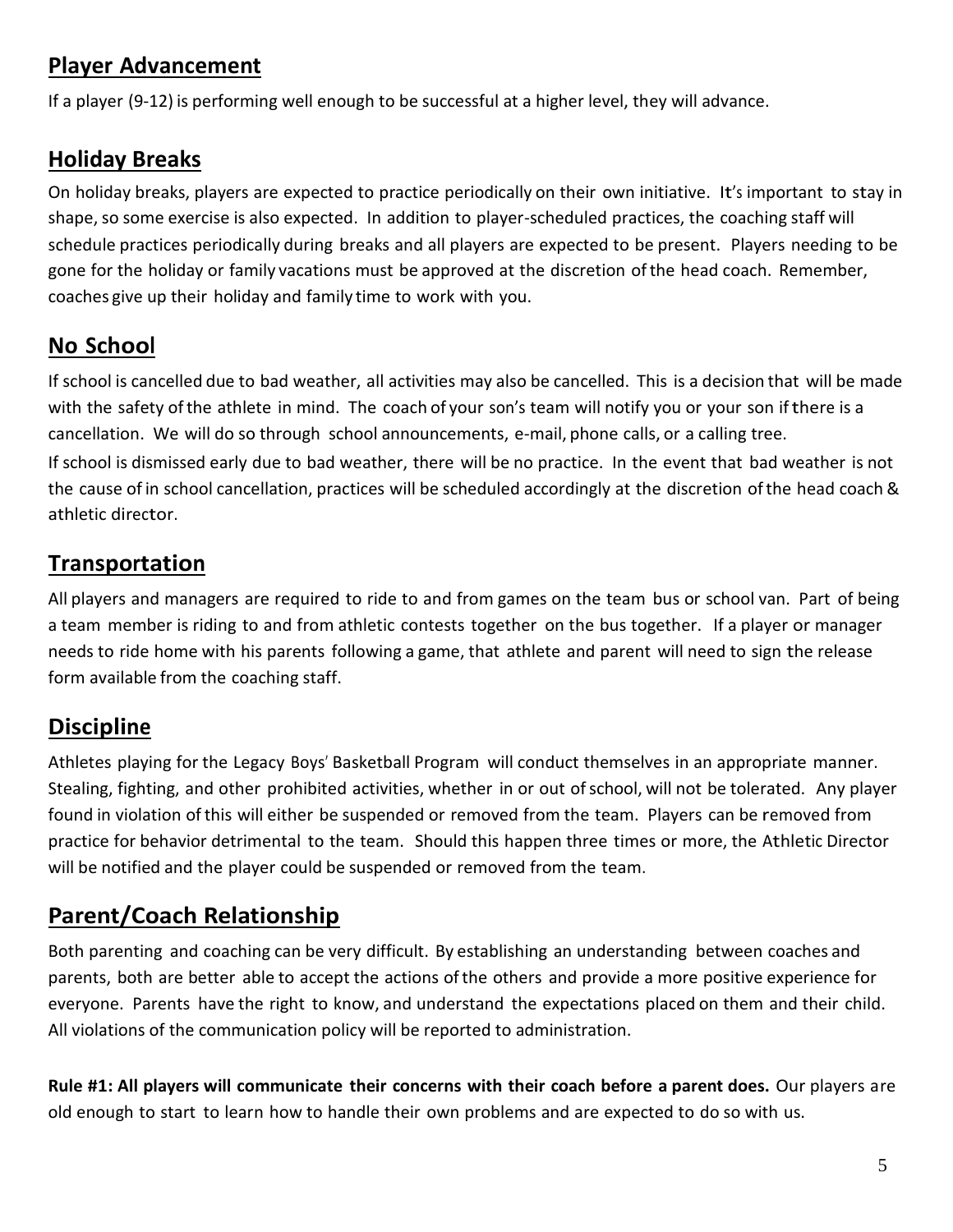#### **Rule #2: No parent/coach contact before or after 24 hours of a game.** We all need to have cool, calm heads and that is very difficult to do after a game when emotions run high.

#### **Communication parents should expect from their child's coach:**

- 1. Expectations the coach has for your child and the team.
- 2. Locations and times of practices and games.
- 3. Team requirements (managers, equipment, school & team rules, workouts)

#### **Communication coaches expect from parents:**

- 1. Specific concerns in regard to the coach's expectations.
- 2. Notification of any schedule conflicts well in advance.
- 3. Encouragement of your son and your son'steam at all times.

#### **Appropriate concerns to discuss with a coach:**

- 1. The mental and physical treatment/well-being of your child.
- 2. What your son needs to do to improve.
- 3. Concerns about your son's behavior.

#### **Issues NOT appropriate for discussion with your son's coach:**

- 1. Playing time.
- 2. Team strategy.
- 3. Play calling.
- 4. Discussion of other student-athletes.

#### <span id="page-5-0"></span>**Social Media Policy**

Social media refers to internet-based applications designed to create and share user generated content. Any form of digital magazines, internet forums, web-blogs, podcasts, photographs, video, rating and social bookmarking found on websites or applications such as Twitter, Snapchat, Facebook, Instagram, or Tumblr that is open to public viewing is considered to be social media. This is a rapidly changing network as we move into the 21st Century, and many more not mentioned will arise, which are also included in this policy. Violations of this policy are subject to investigation and sanctions by Legacy High School are also subject to review by state and federal law enforcement. Any and all disciplinary measures may apply depending on the severity of the infraction.

Legacy Boys Basketball student athletes and parents are expected to conduct themselves in a respectable manner as a member of their teams and our Athletic program. As a student athlete/parent you are responsible for your social media use. Any malicious use of social media platforms shall not be tolerated. Malicious use may include, but not be limited to:

- 1. Derogatory language or remarks regarding fellow athletes, students, coaches, administrators, faculty and staff of Rocklin High School or other high schools.
- 2. Demeaning statements or threats that endanger the safety of another person.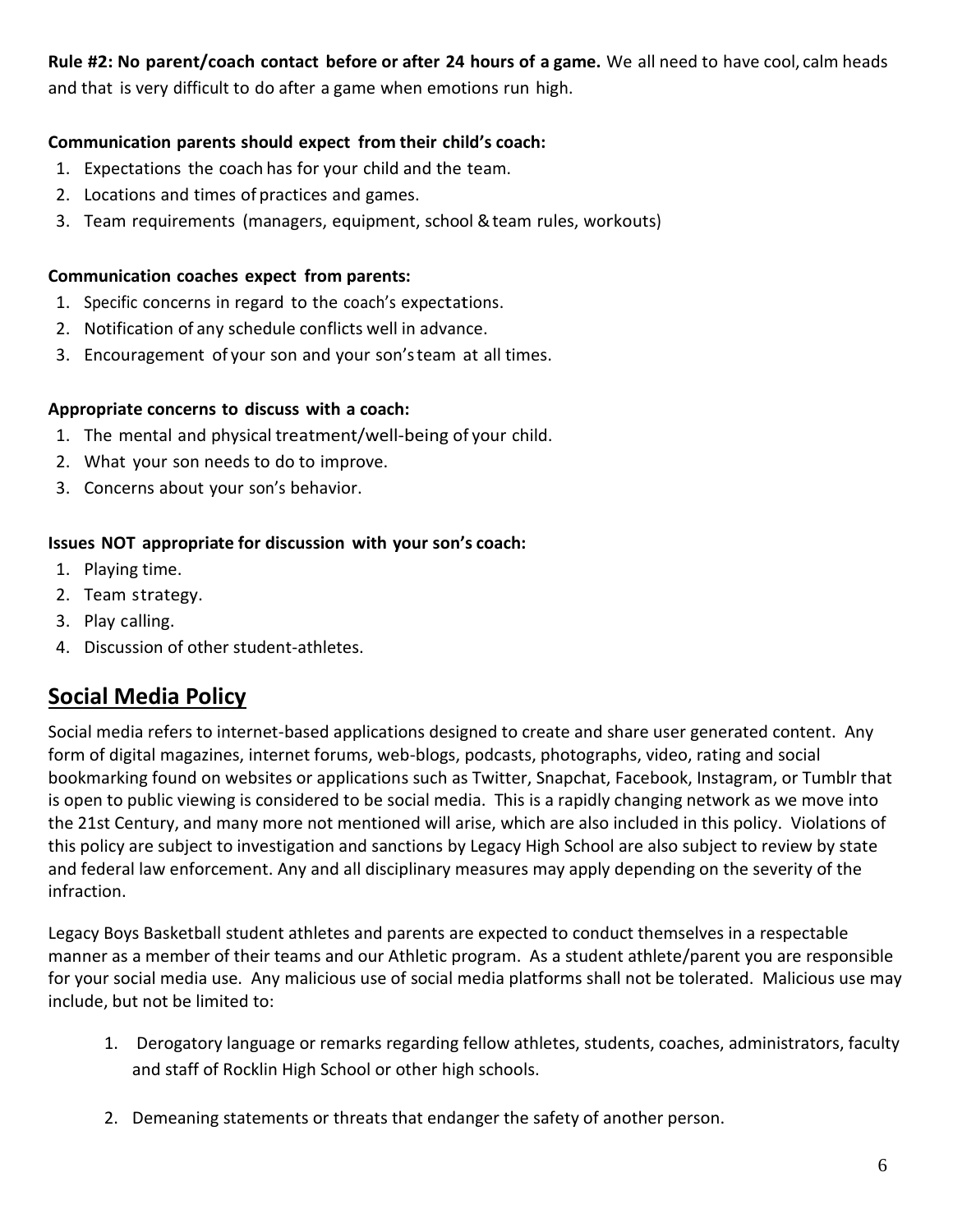3. Incriminating photos or statements regarding illegal criminal behavior, underage drinking, use of illegal drugs, sexual harassment or violence.

#### **Coaching From the Sidelines**

Please refrain from coaching players from the sidelines, dinner table or car ride home. There are a number of reasons not to do this, but the number one reason is that it can send confusing and conflicting messages to the player. Please be aware that if you are telling your child to do something that is not what the coach wants, the end result could be your kid sitting on the bench.

## <span id="page-6-0"></span>**Anti-Hazing Policy**

Hazing is prohibited at Legacy High School and will not be tolerated on our basketball team. We are all equals on this team. Hazing is a practice which diminishes the integrity of individuals and their teams, activities, and organizations. Hazing occurs when an action is taken against a person for the purpose of initiation or admission into that organization or team where the action either results in humiliating, intimidating, demeaning, or endangering the physical/mental health of the person. Any player found in violation of this policy will either be suspended or removed from the basketball team.

### <span id="page-6-1"></span>**Legacy Players' Guidelines**

- 1. Discipline yourself so we don't have to.
- 2. Don't embarrass the team, school, town, your family, or yourself.
- 3. Don't be late.
- 4. Don't make excuses.
- 5. Let us know if you must be gone for any reason ahead oftime.
- 6. Play Hard, Play Smart, and Play Together.

#### <span id="page-6-2"></span>**Practice Sessions and General Information**

- 1. **PRACTICESARE CLOSED TO PUBLIC.**
- 2. **Time:** Be 15 min. early for practice (stretching and running).
	- a. Wednesday Night (Church Night); **Practice ends by 5:45 pm**
	- b. Always wear your practice jersey (PLEASE WASH)
- 3. **Dress Code:**No inappropriate clothing worn for practice. Practice jerseys are to be worn for practice. Not having your practice jersey will result in a consequence
- 4. **Tardy:** Any athletes tardy from practice will consequences.
- 5. **Absent:** Please call if your son can't make it to practice. Athletes can also call the coach. It's only common courtesy. We will not accept a friend telling us. An unexcused absence will result in the following:
	- a. **1 st violation –** sit 1 half
	- b. **2 nd violation –** sit 1 game
	- c. **3 rd violation –** visit with varsity coaches and possible dismissal from the team (3 strike policy)
- 6. **Profanity:** Profanity will not be accepted. A player will be expected to do extra conditioning as a result (legs and mouth will get acquainted).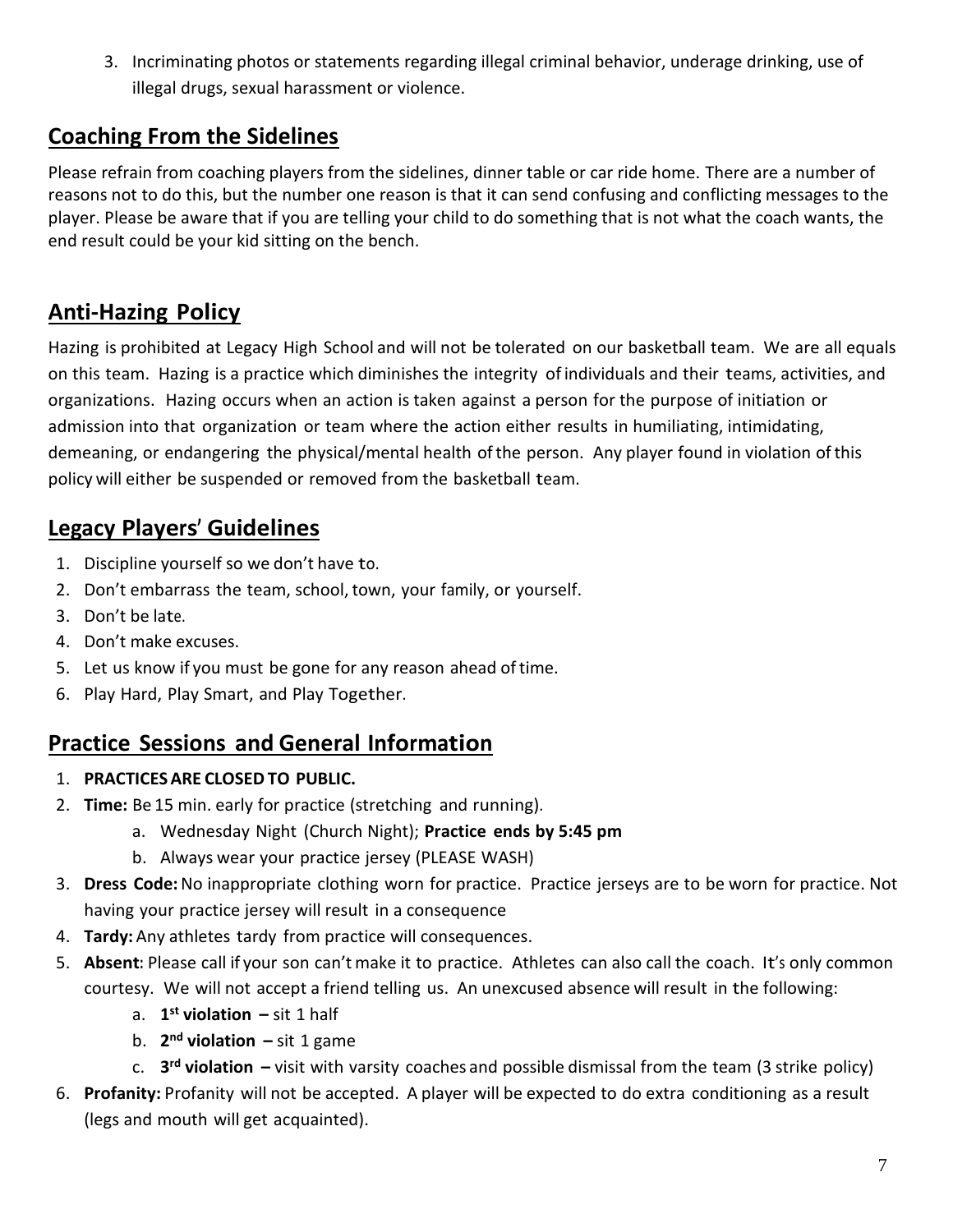- 7. **Equipment:** Athletes are responsible for any equipment issued to them. If not returned or in poor condition, you will be asked to pay for the item. Athletes will help sweep the floor before practice and put equipment (balls, jump ropes, clock, etc.) away after practice.
- 8. **Teammates:** Respect, Encourage, Support, and No Finger Pointing. This runs throughout the program.
- 9. **Bathroom/Water/Other:** Never leave the court without permission, unless it is an emergency.
- 10. **Fun:** We will have many laughs throughout the season, but also some trying times. As a team we can make it fun by working together and spending time with each other off the court getting to know one another.
- 11. **Whistle:** Everything stops when the whistle blows in practice.
- 12. **Injuries:** You must report injuries to the coachesimmediately. If you take medication or have prior injuries, let us know. Do not hide in the training room. Sometimes you have to play with some injuries. If you are not sure, check with the staff and trainer.
- 13. **Locker Room:** Keep it clean. Pick up after yourself, and help out if you see a mess. Uniforms left behind will result in extra running.
- 14. **Cell Phones:** Cell phones will be turned off or put on silence before practice begins. The same rule will apply during games. Players are not to be using their phones while they are watching the game before them or in the locker room unless it's an emergency. Keep this distraction away from the team.
- 15. **Road Trips:** Everyone must return on the bus unless your parents have signed the waiver. You are not allowed to ride home with another family unless your parents ok it. We do have a schedule to keep, so be respectful and be on time. Don't make 40 people wait for 1. Most ofthe coaches do have a cell phone, and you should have your coaches' phone number.
- 16. **Eligibility:** All athletes must meet the requirements ofthe school and the basketball program.
- 17. **Insurance:** It is recommended that each athlete be covered by a policy.
- 18. **West Region Tournament:** The tournament roster will include 16 players. The boys on the bench are just as valuable to the team as the boys on the floor.

#### 19. **Overnight Road Trips (Williston/Belcourt):**

- a. Bring travel gear and two pair of everything.
- b. Don't leave your contact lenses on the Bus(they will freeze).

#### 20. **Bus Rules:**

- a. Wear your travel gear on long trips.
- b. No goofing around or talking too loud.
- c. Stay in your seat; there will be two to a seat.
- d. Freshmen sit toward the front (Behind the Coaches).
- e. First 4-5 rows ofseats are reserved for the coaches.
- f. The bus always departs from the high school.
- g. Don't leave a mess.

#### 21. **Showering Policy (Varsity/JV):**

a. To help ensure we don't spread germs or sickness, all players will be required to shower at the school immediately after practice is over. A lock and locker will be provided. Players are expected to bring their own towels and soap, shampoo, etc.

### <span id="page-7-0"></span>**Game Time**

1. Night Before a Game: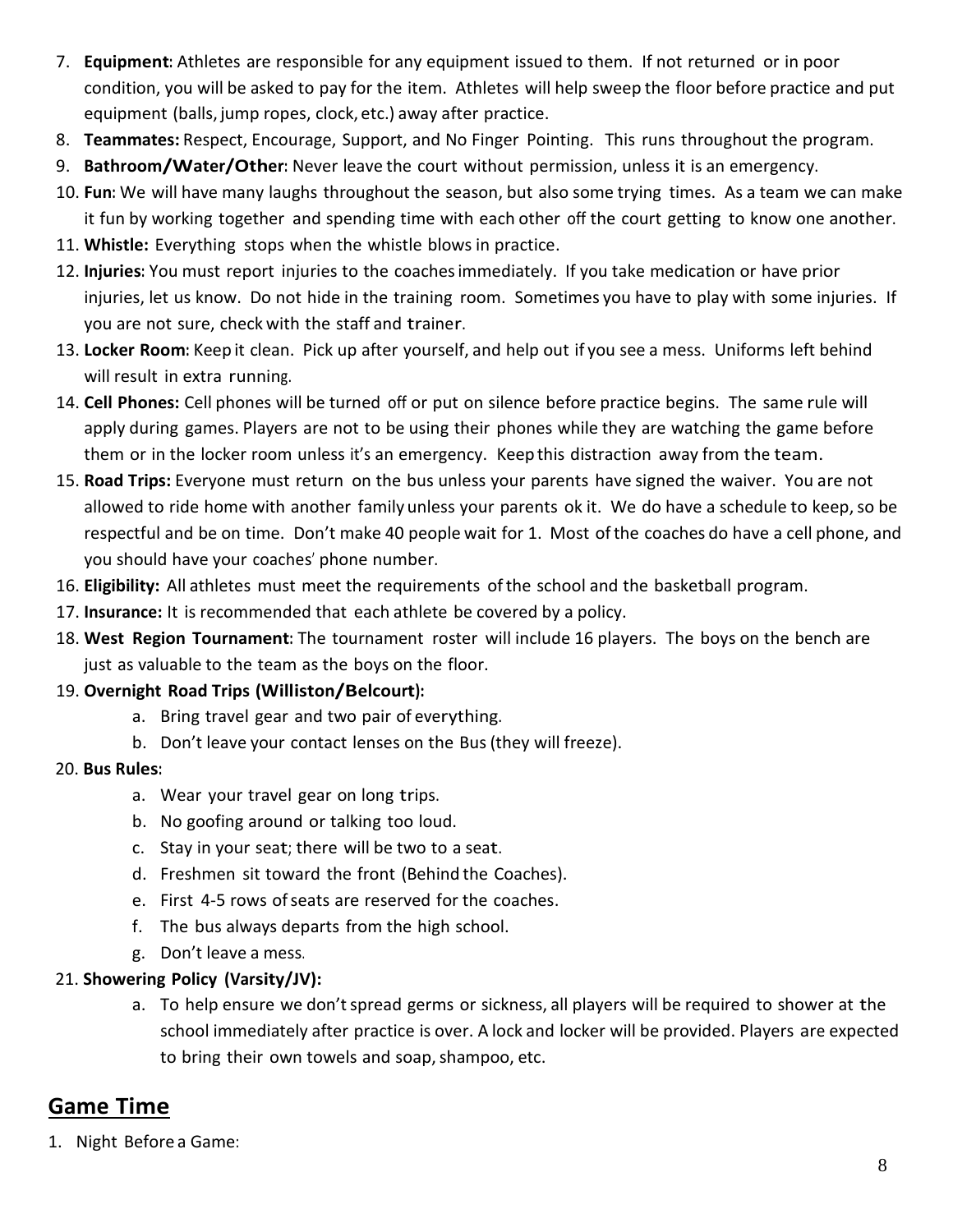- a. Meet and discuss game plan and any ideas.
- b. Team usually does something together (Varsity).
- c. Rest-Eat-Study-Sleep
- 2. Curfew:
	- a. Weekends (11:30 pm)
	- b. Dances (12:30 am)
- 3. Game day:
	- a. Dress up for school (lets others know you have a game).
	- b. Shoot-around after school if gym is available (Varsity).
- 4. Pre-game:
	- a. Be at the gym 35-40 min. early or be there at the start ofthe game before yours ifthere is one.
	- b. Be at the gym to watch the freshmen, sophomore, or JV games.
	- c. If you need to be taped, arrive much earlier.
	- d. Mentally prepare for the game.
	- e. Dress appropriately.
- 5. Game time:
	- a. Allstarting players will shake the hand ofthe opposing coach and officials.
- 6. Timeouts:
	- a. When coaches enter the huddle, look at them and listen. If your head is down, we'll assume you are tired and need a sub. Maintain eye-contact.
	- b. Hustle In and Hustle Out.
- 7. Substitutions:
	- a. Always check (tell the official scorer) in at the scorer's table.
	- b. Make contact with the man you go in for.
	- c. Find out who you are guarding.
	- d. Know the game strategy and what we are in defensively and offensively.
	- e. Know your position/role.
- 8. Halftime:
	- a. Hustle to the locker room.
- 9. Post-Game:
	- a. Shake hands with our opponent and jog to the locker room. We'll visit with friends, family, and the media after we reflect on the game as a team.
	- b. I would encourage players to ride the bus home together (win or lose). Remember to have your parent(s) sign the waiver ifthey are taking you home.
- 10. Girlfriends:
	- a. Keep them away from the locker room.
	- b. Don't bring them to practice.
	- c. NO sitting next to them at any ofthe games. Sit with your team.
- 11. Referees:
	- a. The coach will discuss matters with the referees.
	- b. Players will play the game and maintain proper conduct on the court.
	- c. Hand the ball back to the referee.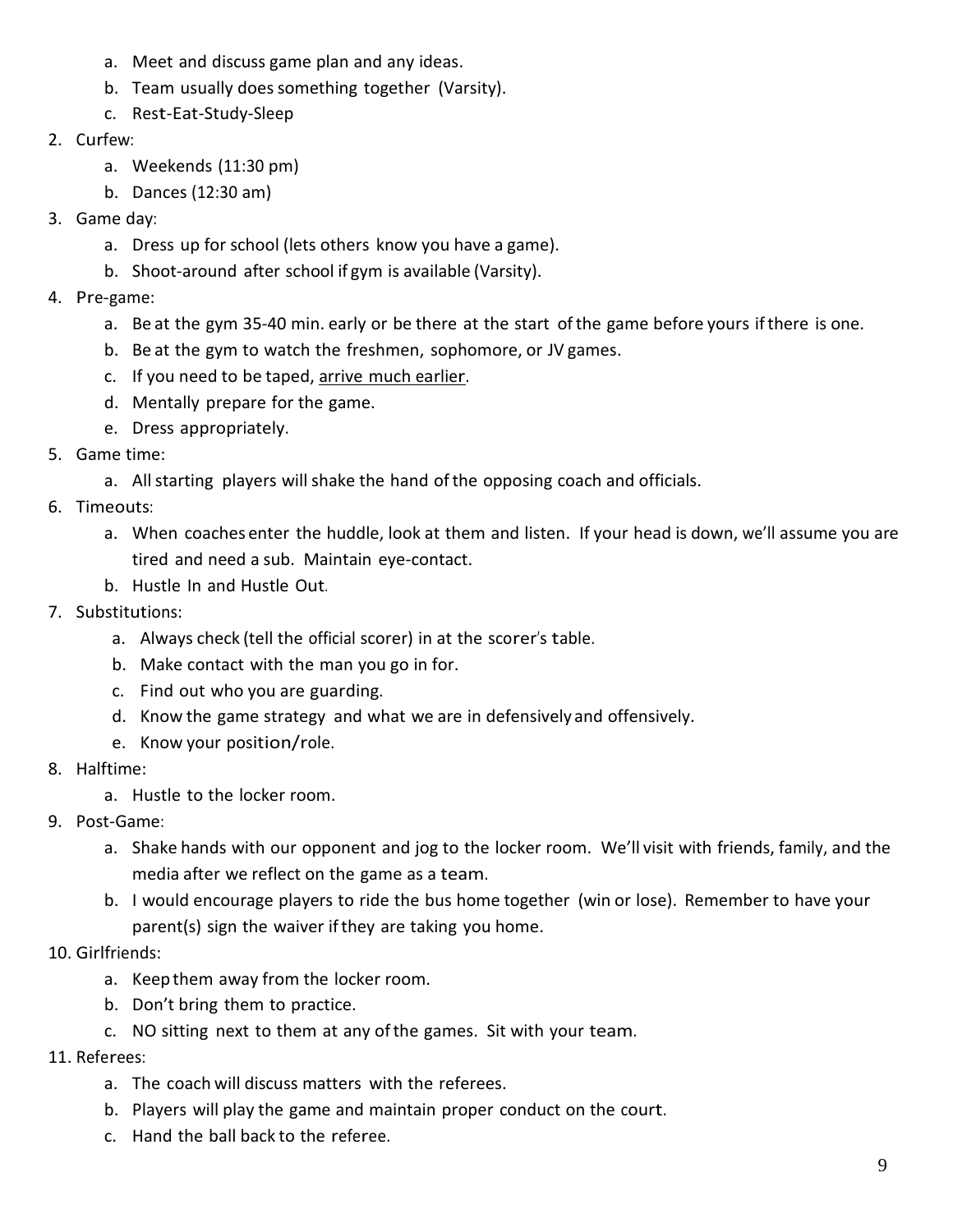- d. Refrain from discussing matters with the referee.
- e. Technical fouls by athletes won't be tolerated. Technicals with be dealt with on an individual basis.

12. Uniforms:

- a. Tuck them in.
- b. No high/colored socks will be worn during games.
- c. We are not trying to make a fashion statement, just play hard and show Legacy PRIDE.

## <span id="page-9-0"></span>**Team Roles**

#### **Coaches:**

- 1. Lead by example.
- 2. Have a plan to lead the program.
- 3. Push everyone to be their best.
- 4. Communicate.
- 5. Teach everyday (encourage and correct).
- 6. Decision maker on playing time.
- 7. Make everyone feelthat they are needed.
- 8. Treat everyone with respect and listen to new ideas.
- 9. Promote the program.

#### **Players:**

- 1. Play hard, play smart, play together.
- 2. Listen.
- 3. Talk to coaches if you have concerns.
- 4. Be coachable and accept constructive criticism from the staff.
- 5. Contribute on and off the court.
- 6. Show everyone proper respect and sportsmanship.
- 7. Play like a champion every day, not just during games.

#### **Parents:**

- 1. Support your child and the team.
- 2. Encourage.
- 3. Don't be critical.
- 4. Let coaches coach. Players should not be looking in the stands for instruction.
- 5. Understand the referees will make mistakes; handle yourself with class:
	- a. Booing has no place in high school athletics
- 6. Have your child ride the bus home from games. It may not be convenient, but that time shared is a part ofthe team building process. We share in victory, defeat, and long rides home. We plan to do it together.
- 7. Help coachesin promoting academics and positive training habits.
- 8. If there is a concern, you need to have your son communicate with the coach before you talk to your son's coach about it.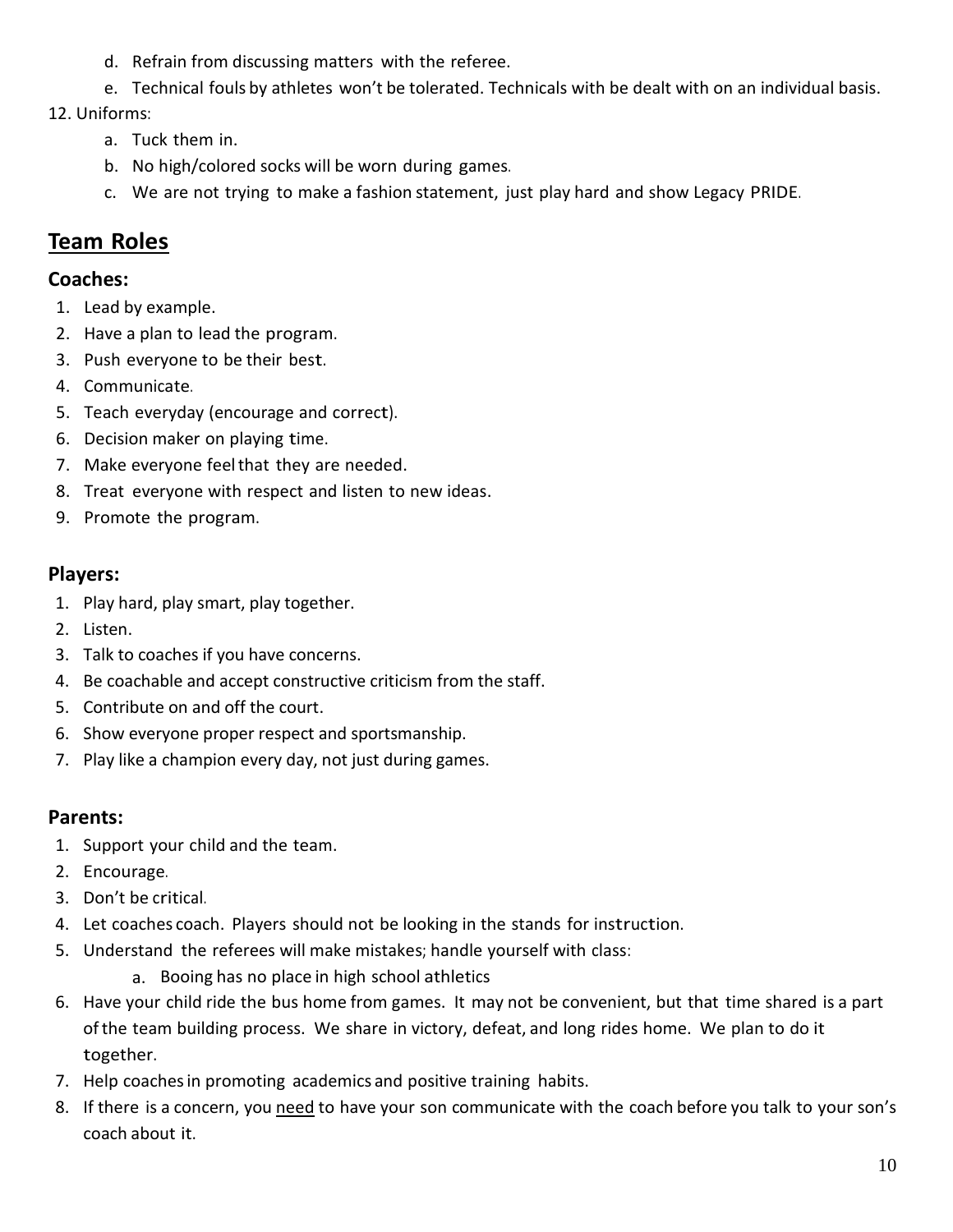- a. Please refrain from saying your son doesn't know you are talking to us about this. Your son needs to speak to us about any problem or concern before you do.
- 9. Trust that coaches, players, managers, and everyone involved are trying to do the right thing.
- 10. Get to know your coaches off the court a little. They have families, jobs, and other responsibilities just like you.

#### <span id="page-10-0"></span>**Game Regulations**

A hard fought victory by the team can be nullified by the adverse conduct of one or more players on the court or on the bench. Since the nature of the game tends to arouse emotions, you are reminded to conduct yourself in an appropriate manner during games.

#### **Reminders:**

- 1. When your coach takes you out ofthe game, hustle to the bench and take a seat by the coach (head or assistant). Don't put on a negative display and sit on the end ofthe bench. The coaches will explain why you were taken out or what he is looking for you to improve upon. Be prepared to go right back into the game.
- 2. Under no circumstance will you question an official's call. You must remain focused and let the coach handle such matters.
- 3. Wear your uniform properly. Try to keep it tucked in properly.
- 4. During time-outs, hustle to the bench or the huddle, don't walk. I'mnot a fan of wasting time. Alwayslook at your coach, this demonstrates respect and confidence.
- 5. Don't quit on a play because you made a mistake or felt that the official made a bad call. Play continues until the whistle blows.
- 6. Don't talk to the fans while sitting on the bench or during dead balls. Keep your head in the game and focus.
- 7. Be alert to adjustments being made during the game. If you are called upon to go in, you better be aware of what is going on.
- 8. Bench spirit helps build momentum during games.
- 9. Be a gracious and humble winner. Make an effort to congratulate your opponent on a fine game. If you lose, leave the court with pride. Shake hands and go immediately to the locker room. Don't stop off to visit with parents, fans, or girlfriends.

### <span id="page-10-1"></span>**Reminder**

We realize that every possible event or circumstance that could potentially go wrong/happen during the season may not be covered in this handbook. Events and clarifications not covered in this handbook will be resolved at the discretion ofthe head coach in collaboration with the Athletic Director. We apologize if we overlooked some things; please feelfree to bring it to our attention.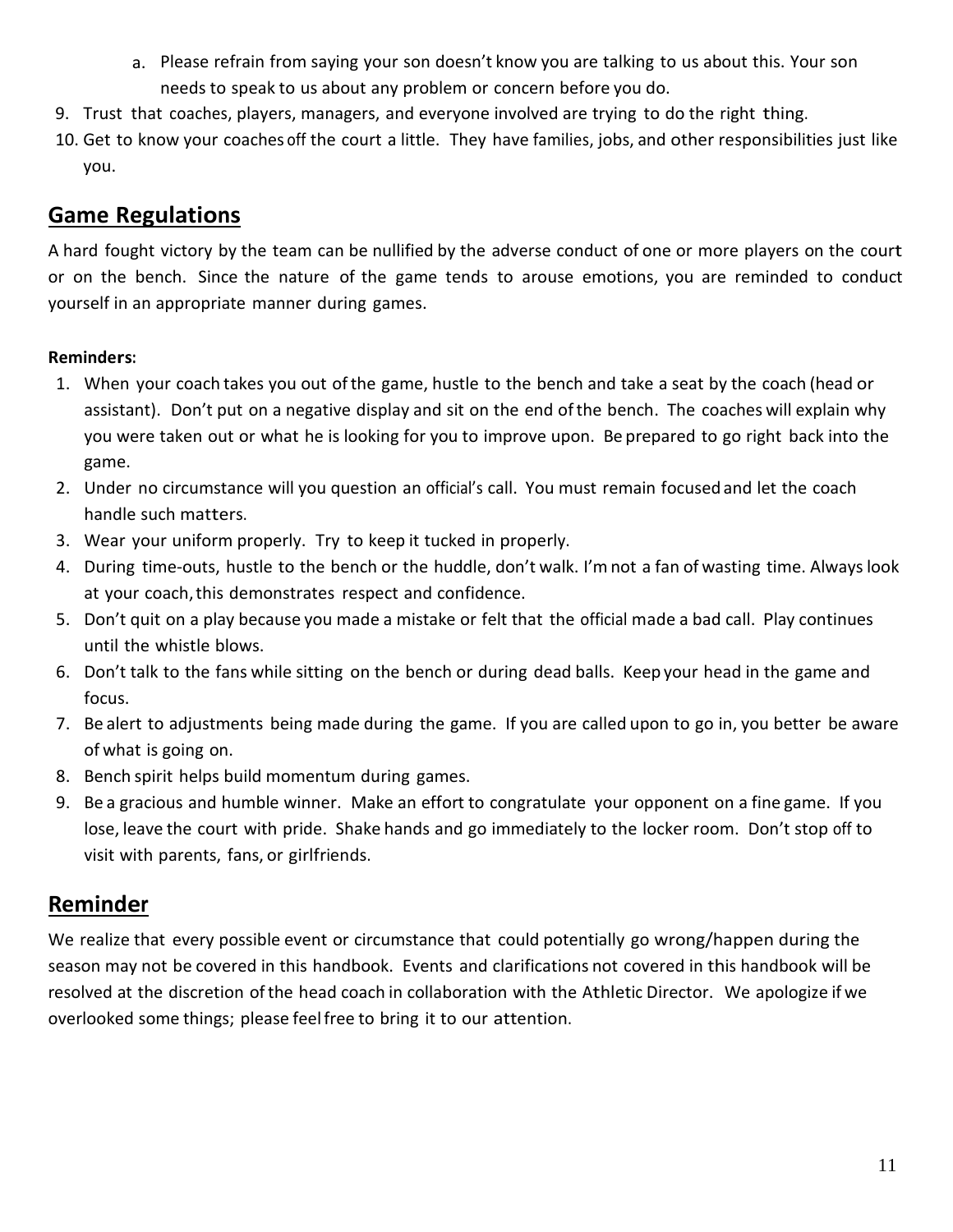## <span id="page-11-0"></span>**Contact Information**

#### **Coach Jason Horner**

- Cell: 471-2776
- Email: jason\_horner@bismarckschools.org

#### **Coach Eric Baker**

- Cell: 471-1868
- Email: [eric\\_baker@bismarckschools.org](mailto:eric_baker@bismarckschools.org)

#### **Coach Jaxon Fitterer**

- Cell: 426-5159
- Email: jaxon\_fitterer@bismarckschools.org

#### **Coach Josh Sharp**

- Cell: 426-1757
- Email: joshua sharp@bismarckschools.org

#### **Athletic Director Paul Jundt**

- Cell: 955-4104
- Email: paul\_jundt@bismarckschools.org

#### **Coach Brandon Wilkens**

- Cell: 220-1917
- Email: [imtgrwds@hotmail.com](mailto:imtgrwds@hotmail.com)

#### **Coach Luke Elgie**

- Cell: 340-3012
- Email: luke\_elgie@bismarckschools.org

#### **Coach Jared Guenther**

- Cell: 471-1868
- Email: jared\_guenther@bismarckschools.org

#### **Coach Tyler Boone**

- Cell: 202-0518
- Email: tyler\_boone@bismarckschools.org